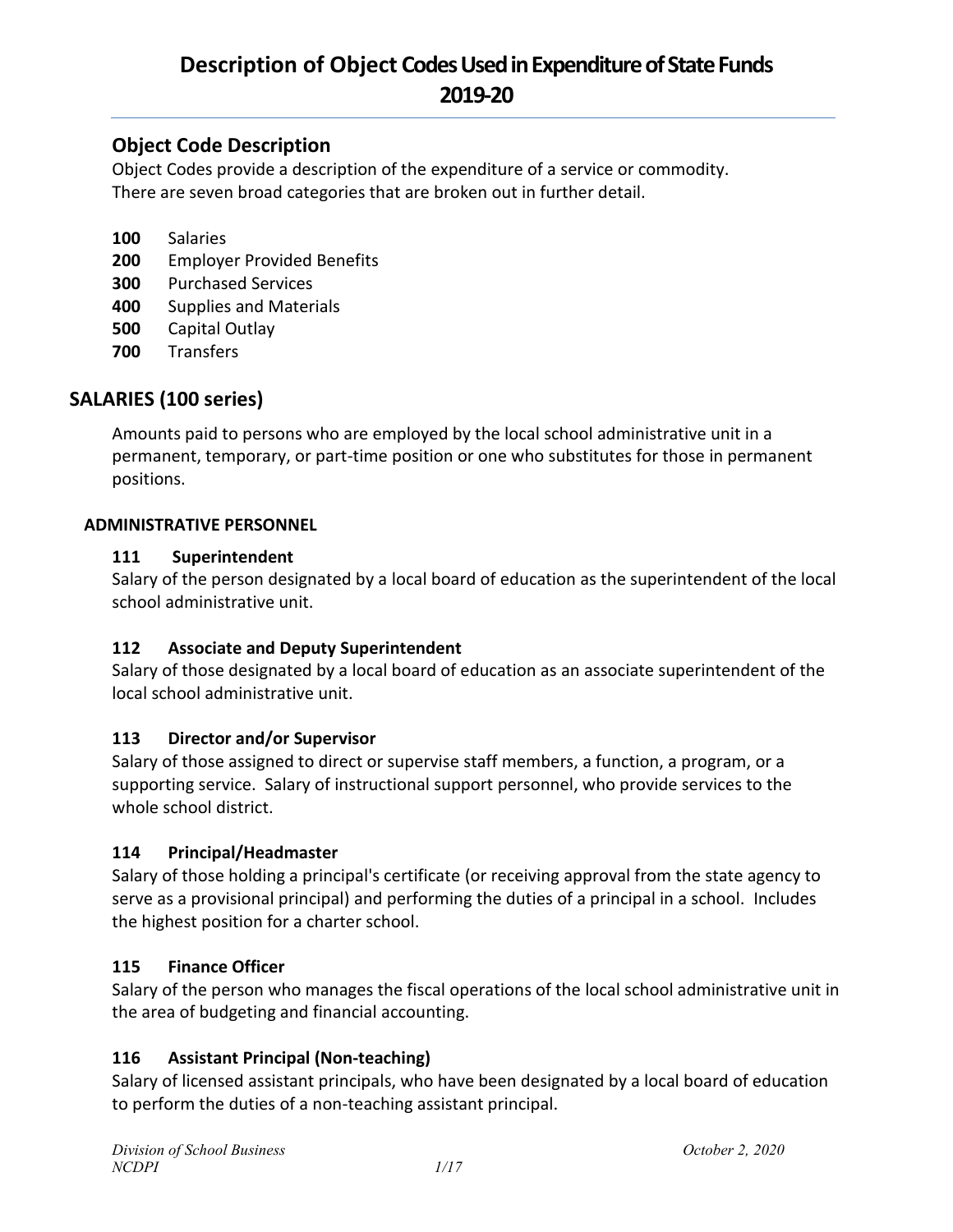## **117 Other Assistant Principal Assignment**

Salary of those approved to participate in the Assistant Principal Intern – Principal Fellows program (PRC 066), Assistant Principal Intern – Full-time MSA Student program (PRC 067), and/or provisionally licensed assistant principals (PRC 005).

#### **118 Assistant Superintendent**

Salary of those designated by a local board of education to perform the duties of an assistant superintendent of the local school administrative unit.

#### **INSTRUCTIONAL PERSONNEL – CERTIFIED (120)**

#### **(This section is for positions requiring an educator license)**

#### **121 Teacher**

Salary of those certified to teach the standard course of studies and assigned to instruct pupils, not classified elsewhere: i.e. academic instruction and CTE. Includes any extended contract days for teacher duties and responsibilities.

#### **122 Interim Teacher – (Paid at Non-Certified Rate)**

Salary of a teacher employed when a vacancy in a teaching position occurs.

#### **123 JROTC Teacher**

Salary of those assigned to teach JROTC.

#### **124 Foreign Exchange (VIF)**

Salary of the foreign exchange person (VIF) assigned to teach students.

#### **125 New Teacher Orientation**

Salary of those attending assigned new teacher orientation, outside of the teacher's contract calendar, not to exceed three days using state funds.

#### **126 Extended Contracts**

Pay to teachers at designated schools for additional contract days beyond the school year. This includes payments connected with high priority schools, and is not charged against the teacher allotment, nor allows additional certification credit.

#### **127 Master Teacher**

Classroom teachers with significant teaching experience, who are excellent practitioners, and work in the classroom with the teacher of record to implement effective teacher strategies that align to required content standards.

#### **128 Re-employed Retired Teacher - Exempt from the Earnings Cap**

Include the salary of retired teachers who have not been employed "in any capacity with a public school, or in any state agency, for at least 6 months immediately preceding the effective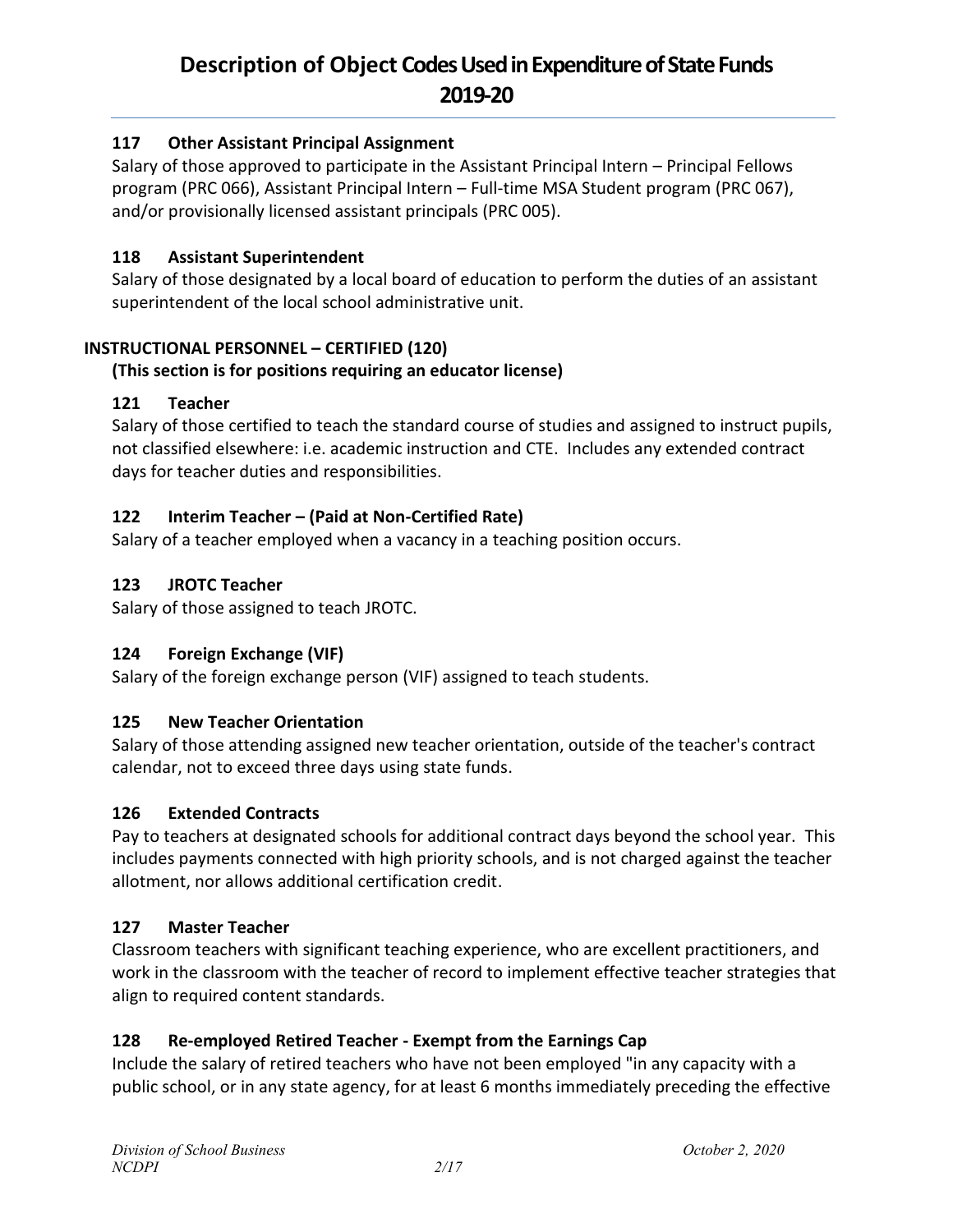date of reemployment". They shall not be subject to the computation of post retirement earnings (earning cap).

## **129 Above the Scale Salary**

Amount paid to personnel in excess of the State legislated certified salary schedule, as permissible by law. Includes teachers pay that is held harmless due to the change in the State salary schedule, and assistant principals and principals pay that is held harmless due to being eligible to be paid on the teacher salary schedule.

## **INSTRUCTIONAL SUPPORT PERSONNEL - CERTIFIED (130)**

## **131 Instructional Support I – Regular Teacher Pay Scale**

Salary of those assigned duties that require a high degree of knowledge and skills, in support of the instructional program and students not already addressed. Included are duties involving social services, health services, attendance counseling, guidance services, and media services licensed through DPI. Nationally certified school nurses are also coded to this object.

## **132 Instructional Support II – Advanced Pay Scale**

Salary of those assigned duties that require a high degree of knowledge and skills which place them on the advanced pay scale. Included are duties involving speech language pathologists and audiologists.

## **133 Psychologist**

Salary of the certified person assigned to perform duties involving psychology.

## **134 Teacher Mentor**

Payment to those who are employed to serve as dedicated mentors to teachers. See object code 193 for coding of other mentor duties.

## **135 Instructional Facilitators**

Salary of curriculum specialists, instructional facilitators, literacy coaches, and instructional technology facilitators, as well as lead teachers in the summer school program.

## **INSTRUCTIONAL SUPPORT PERSONNEL – NON-CERTIFIED (140)**

## **141 Teacher Assistant - Other**

Salary of those assigned to assist with students in **roles** without the extra education required for NCLB. Examples include personal care assistants and physical/occupational therapy assistants.

## **142 Teacher Assistant - NCLB**

Salary of those assigned to perform the day-to-day activities of assisting the regular classroom teacher, in **roles** requiring the extra education of NCLB regardless of which school they are in.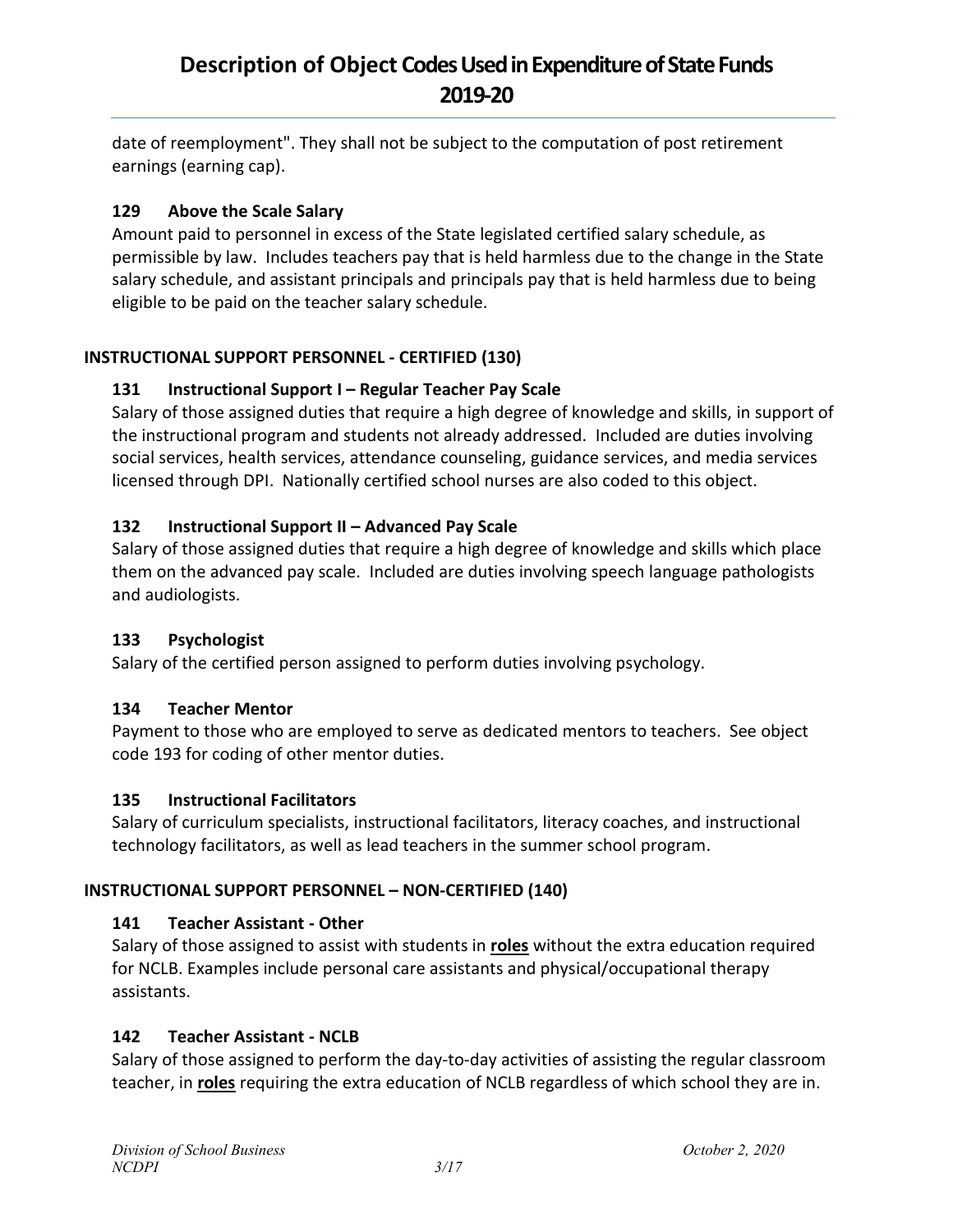## **143 Tutor (Within the instructional day)**

Salary of those hired and assigned to perform tutorial duties as their primary job. See object code 198 for coding of other tutor duties.

## **144 Interpreter, Braillist, Translator, Education Interpreter**

Salary of those assigned to perform the activities of an interpreter, braillist, translator, or education interpreter, and their assistants.

## **145 Therapist**

Salary of those assigned to perform the activities of physical or occupational therapy. This assignment includes the positions of physical therapist and occupational therapist.

## **146 School-Based Specialist**

Salary of those assigned to perform technical activities in a support capacity such as data collection, compiling research data, preparing statistical reports, technology and other technical duties. This assignment includes the positions of non-certified nurses, computer lab assistants, security assistants, technology assistants, CTE technical assistants, behavioral modification technicians, parent liaisons, and home school coordinators under the direction of other professional personnel.

## **147 Monitor**

Salary of those assigned to perform the activities of a monitor. This assignment includes the positions of bus monitors, lunchroom monitors, and playground monitors.

## **148 Non-Certified Instructor**

Salary of those not required to have DPI certification such as non-certified driver education instructors, band instructors, and behavioral support personnel.

## **149 School Resource Officer**

Salary of those assigned to perform the duties of the school resource officer (law enforcement and crime prevention).

## **TECHNICAL AND ADMINISTRATIVE SUPPORT PERSONNEL (150)**

## **151 Office Support**

Salary of those assigned to perform activities concerned with preparing, transferring, transcribing, systemizing, or filing written communications and records. This assignment includes the positions of secretary, accounting personnel, administrative assistant; photocopy clerk, file clerk, student accounting specialist, clerical specialist in a central office role, cost clerk, and school-based office personnel.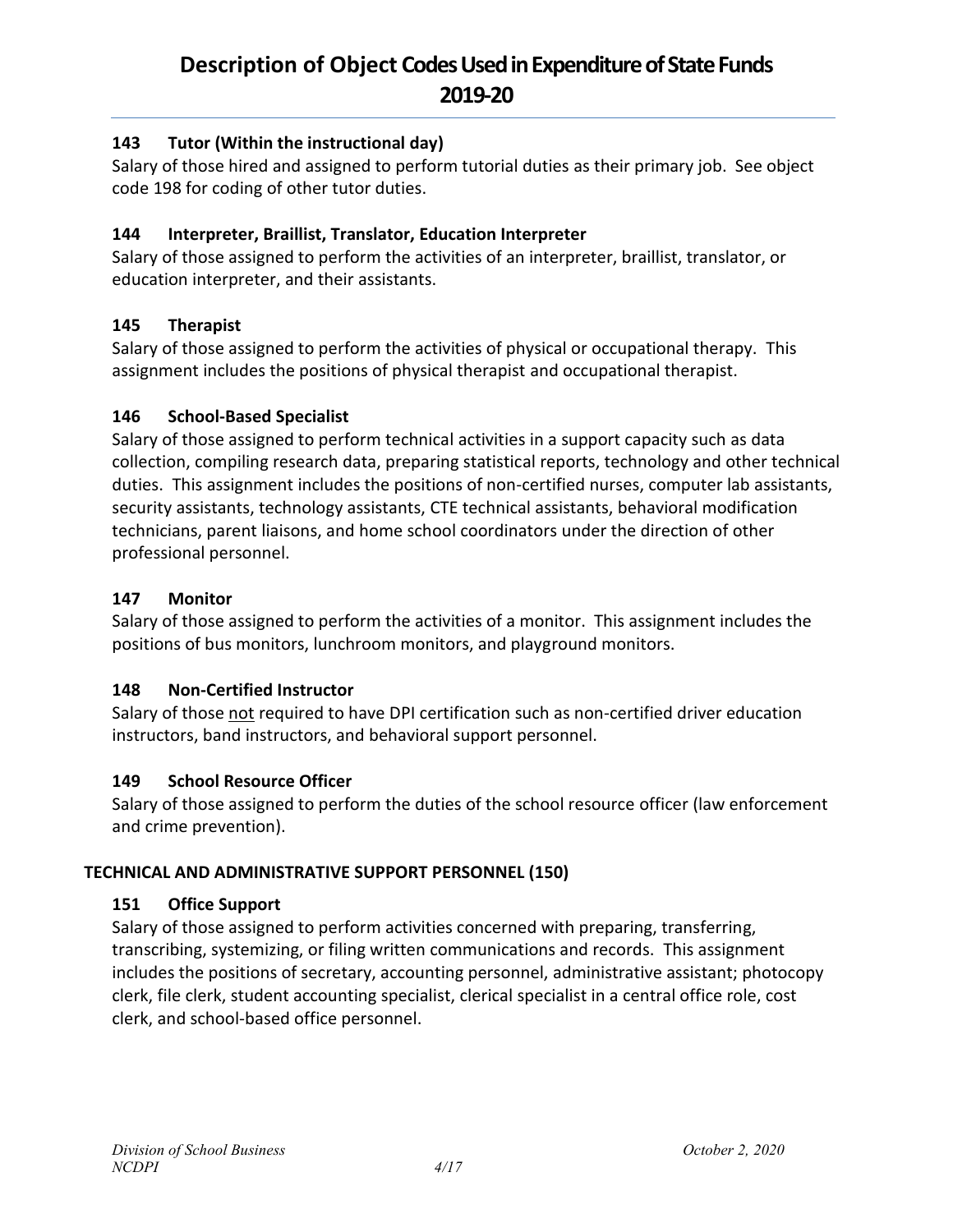## **152 Technician**

Salary of those assigned to perform activities concerned with the technical responsibilities of a school system. This assignment includes the positions of programmer, analyst, testing specialist, statistician, help desk personnel, and system operator.

## **153 Administrative Specialist (Central Support)**

Salary of those assigned to perform activities concerned with the administrative specialties of a school system. This assignment includes the positions of internal auditor, budget specialist, administrative support, HR specialist, public relation personnel, energy and safety monitor, central office specialist, nutritional specialist, and specialists who manage a program area.

#### **SUBSTITUTE PERSONNEL (160)**

## **162 Substitute Teacher – Regular Teacher Absence**

Pay of the substitute teacher employed for the regularly paid teaching position assignment when an absence (other than for staff development) is charged to that teaching position.

## **163 Substitute Teacher – Staff Development Absence**

Pay of the substitute teacher employed for the regularly paid teaching position assignment when an absence for a staff development activity is charged to that teaching position.

#### **164 Substitute Teacher – Full-Time Non-Certified**

Salary of the full-time, non-certified substitute teacher employed by the school system for at least 30 hours per week, and who is expected to be employed full-time for at least six (6) consecutive months as a substitute for a teacher who is on paid leave.

#### **165 Substitute – Non-Teaching**

Pay of those employed to provide continuity of services in non-teaching areas when an absence occurs. This assignment would include the positions of bus drivers, teacher assistants, nutrition personnel, and other non-teaching areas.

#### **166 Teacher Assistant Salary When Substituting (Staff Development Absence)**

Pay of a teacher assistant who acts as a substitute teacher for the regularly paid teaching position assignment when an absence for a staff development activity is charged to that teaching position. The salary of the teacher assistant for that day shall be the same as the daily rate of an entry-level teacher with an "A" certificate.

#### **167 Teacher Assistant Salary When Substituting (Regular Teacher Absence)**

Pay of a teacher assistant who acts as a substitute teacher for the regularly paid teaching position assignment when an absence (other than for staff development) is charged to that teaching position.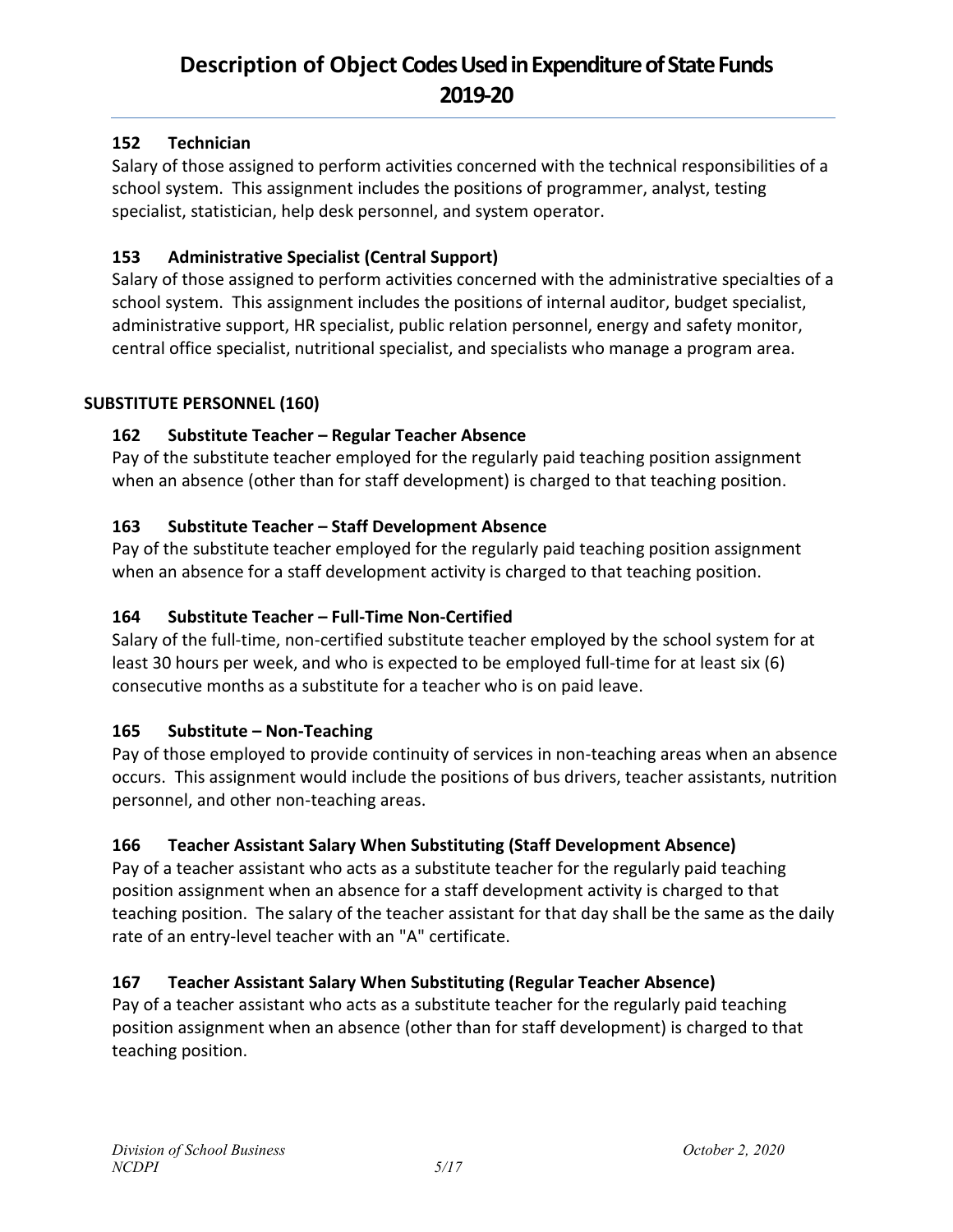## **OPERATIONAL SUPPORT PERSONNEL (170)**

## **171 Driver**

Salary of those whose assignment consists primarily of driving a vehicle, such as a bus, truck, or automobile.

## **172 Driver Overtime**

Salary paid to drivers for overtime hours worked.

## **173 Custodian**

Salary of those assigned to perform housekeeping and operate heating, ventilating, and air conditioning systems.

## **174 Cafeteria Worker**

Salary of those assigned to perform the activities of preparing and serving food, as well as the salary of those assigned to collect cash for meals in the cafeteria.

## **175 Skilled Trades**

Salary of those assigned to perform activities requiring a degree of skilled training or expertise. This assignment includes the areas of warehouse responsibilities, mechanics, maintenance, groundskeepers, and other skilled tradesmen (such as transportation cost clerk and transportation route specialist).

#### **176 Manager**

Salary of those assigned to direct the day-to-day operations of a group of skilled, semi-skilled, or unskilled workers. Examples would include child nutrition manager and maintenance foreman.

#### **177 Work Study Student**

Salary of students in school, working part-time under a work-study program.

## **178 Day Care/Before/After School Care Staff**

Salary of the person assigned to perform activities in a day care and/or a before/after school care program.

#### **SUPPLEMENTARY AND BENEFITS-RELATED PAY (180)**

#### **180 Bonus Pay (Not Subject to Retirement)**

Legislated bonus payments made to eligible employees, not subject to retirement.

#### **181 Supplement/Supplementary Pay**

Supplements paid to employees from certain State funds that are determined to be amounts in addition to the State salary schedule.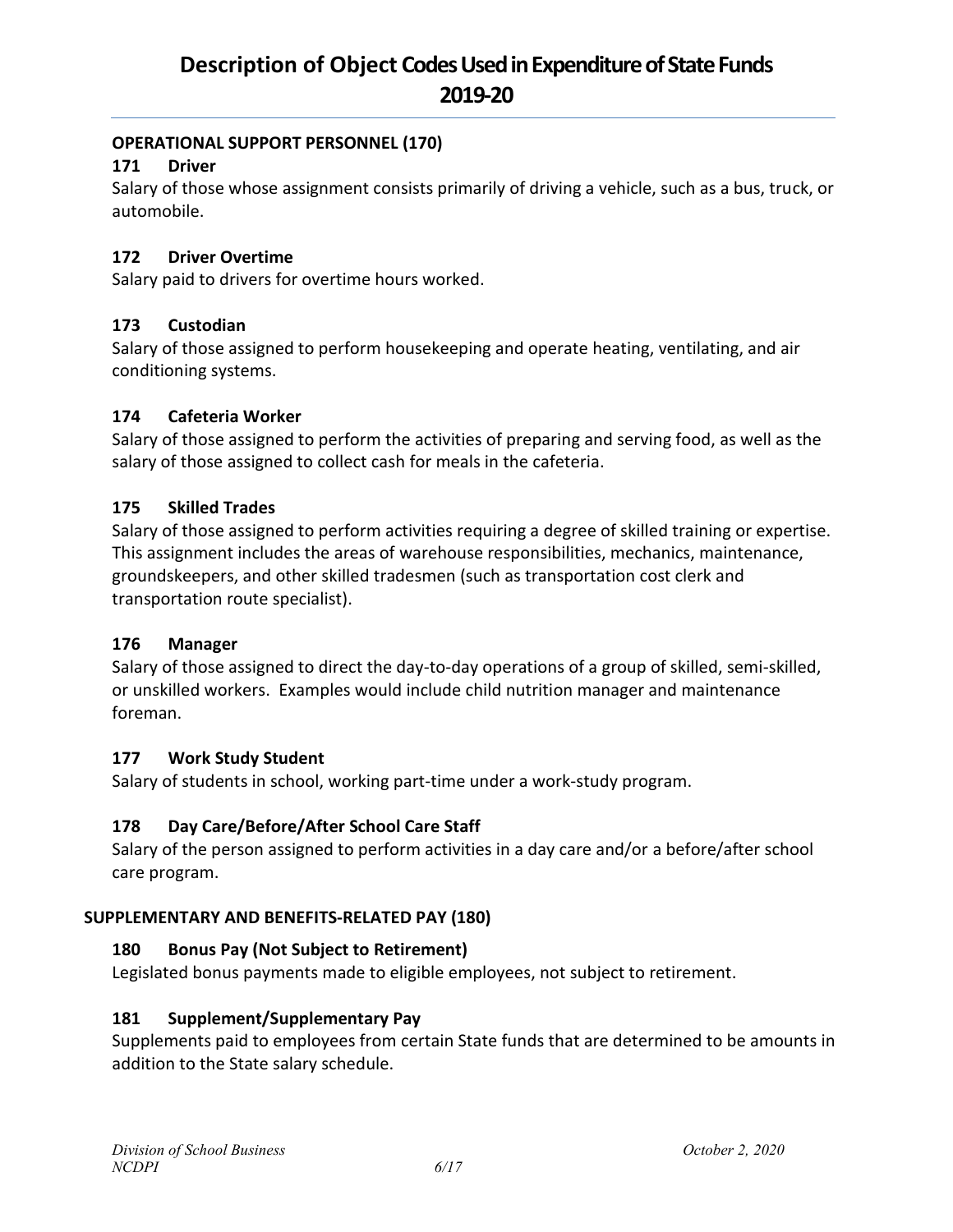## **182 Employee Allowances Taxable**

Payments to an employee (other than salaries) which would be considered by IRS as taxable. (i.e., travel allowance, etc.).

## **183 Bonus Pay (Subject to Retirement)**

Legislated bonus payments made to eligible employees, subject to retirement.

#### **184 Longevity Pay**

Additional salary payment for longevity to those employees who qualify for longevity.

## **185 Bonus Leave Payoff**

Bonus leave payoff amount paid to an eligible employee who has separated from service.

## **186 Short Term Disability Payments - Beyond Six Months**

Payments to employees for short-term disability benefits beginning with the seventh month of disability.

## **187 Salary Differential**

The salary differential amount paid to employees from local, federal and/or certain State funds that are determined to be a part of the salary paid for the individual. Examples: (1) ROTC differential - paid in addition to the State certified salary; (2) Military differential (PRC 021) paid to active duty military the difference between the State salary and the active duty pay.

#### **188 Annual Leave Payoff**

Annual leave payoff amount paid to an employee who has separated from service.

## **189 Short Term Disability Payments – First Six Months**

Payments to employees for the first six months of short-term disability benefits.

## **EXTRA DUTY PAY (190)**

#### **191 Curriculum Development Pay**

The amount paid to those for work performed in the development of curriculum. This payment is for time spent above and beyond the regular work of the individual, such as on weekends, after hours, or beyond the ten month calendar.

#### **192 Additional Responsibility Stipend**

The amount paid for extra duty performed in the areas of co-curricular programs. This extra duty is in the area of band instruction, coaching, school clubs and other eligible areas.

#### **193 Mentor Pay Stipend**

Stipends paid to mentor teachers and/or the payment for serving as a mentor for days prior to the beginning of the school year. See object code **134** for coding of other mentor duties.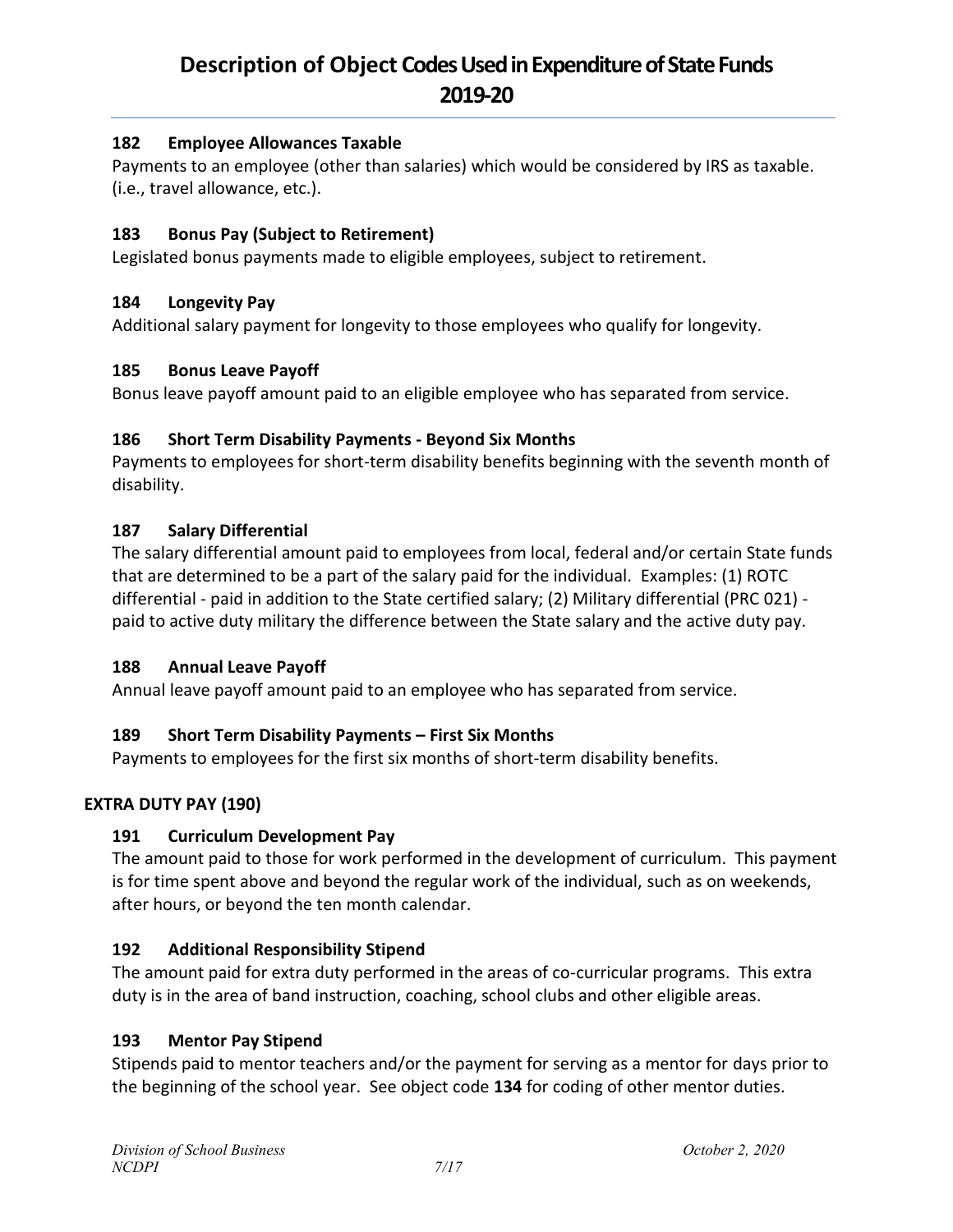## **194 State-Designated Stipend**

The amount paid to those performing extra work in functions such as textbook commission clerical responsibilities and as an assistant principal intern.

## **195 Planning Period Stipend**

The amount paid to those performing extra work in functions such as textbook commission clerical responsibilities and as an assistant principal intern.

## **196 Staff Development Participant Pay**

Salary of workshop participants (teachers, teacher assistants, etc.) who attend workshops during summer months and/or for periods of non-required classroom time (after school hours, weekends).

## **197 Staff Development Instructor**

Salary for instructor fees paid to local school employees for conducting in-service workshops on personal time. This area includes full-time and part-time instructors.

## **198 Tutorial Pay**

Salary for tutorial pay for extra duty tutors performing tutoring and remediation after the regular school day. This payment is in addition to the salary for a current employee performing other duties in the school system, as well as for individuals employed from outside the school system specifically for these purposes. See object code **143** for coding of other tutor duties.

#### **199 Overtime Pay**

Salary paid to employees (other than drivers) for overtime hours worked.

## **EMPLOYER PROVIDED BENEFITS (200 series)**

Amounts paid by the local school administrative unit on behalf of employees, in addition to the regular salary. Such payments are fringe benefit payments, and while not paid directly to employees, nevertheless is part of the total compensation cost of the employee.

## **211 Employer's Social Security Cost - Regular**

Contributions paid by the employer for the employer's share of social security cost for all salary payments, with the exclusion of staff development related salary payments.

## **RETIREMENT BENEFITS (220)**

## **221 Employer's Retirement Cost - Regular**

Contributions paid by the employer for the employer's share of retirement cost to the Teachers' and State Employees' Retirement System for all salary payments, with the exclusion of staff development salary payments.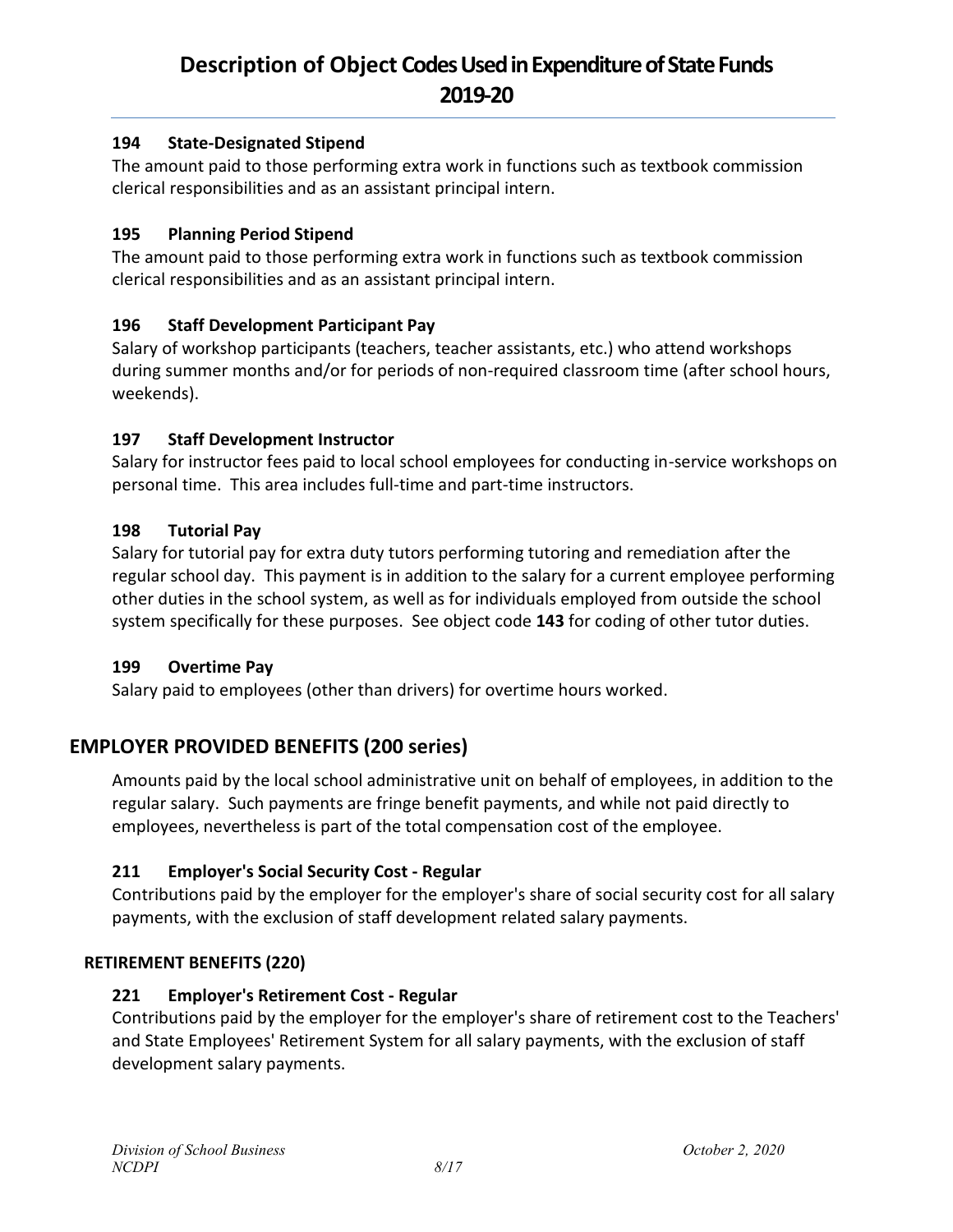## **229 Other Retirement Cost**

Contributions paid by the employer to retirement systems other than the Teachers' and State Employees' Retirement System. Examples would include employer matching for 401k and 457 contributions.

#### **INSURANCE BENEFITS (230)**

## **231 Employer's Hospitalization Insurance Cost**

Contributions paid by the employer for employee hospitalization insurance to State sponsored health insurance providers.

## **232 Employer's Workers' Comp Insurance Cost**

Include amounts expended by the employer for workers' compensation insurance cost.

## **233 Employer's Unemployment Insurance Cost**

Include amounts expended by the employer for unemployment insurance. Federal funds or PRC 035 Child Nutrition cannot include the direct payment of unemployment insurance claims. However, this object code should be used in federal PRCs to pay 1% reserve as required per Session Law 2013-2 (House Bill4). Include this object code for state PRCs 009, 036, and 038 for the 1% reserve. Also, include for object code for PRC 035 Child Nutrition for the 1% reserve.

## **234 Employer's Dental Insurance Cost**

Include contributions paid by the employer for employee dental insurance.

## **235 Employer's Life Insurance Cost**

Include contributions paid by the employer for employee life insurance.

## **PURCHASED SERVICES (300 Series)**

Amounts paid for personal services rendered by personnel who are not on the payroll of the local school administrative unit and other services that the local school administrative unit may purchase.

## **PROFESSIONAL AND TECHNICAL SERVICES (310)**

## **311 Contracted Services**

Amounts paid for non-payroll professional and technical services performed under contract, excluding object code 312 Workshop Expenses. Includes amounts paid for non-payroll services performed by a qualified attorney to assist the local school administrative unit in specialized legal matters, services performed by an independent auditor concerned with examining, verifying, and reporting on the accounting records of the local school administrative unit, copier contracts, as well as for other professional and technical services in the school system.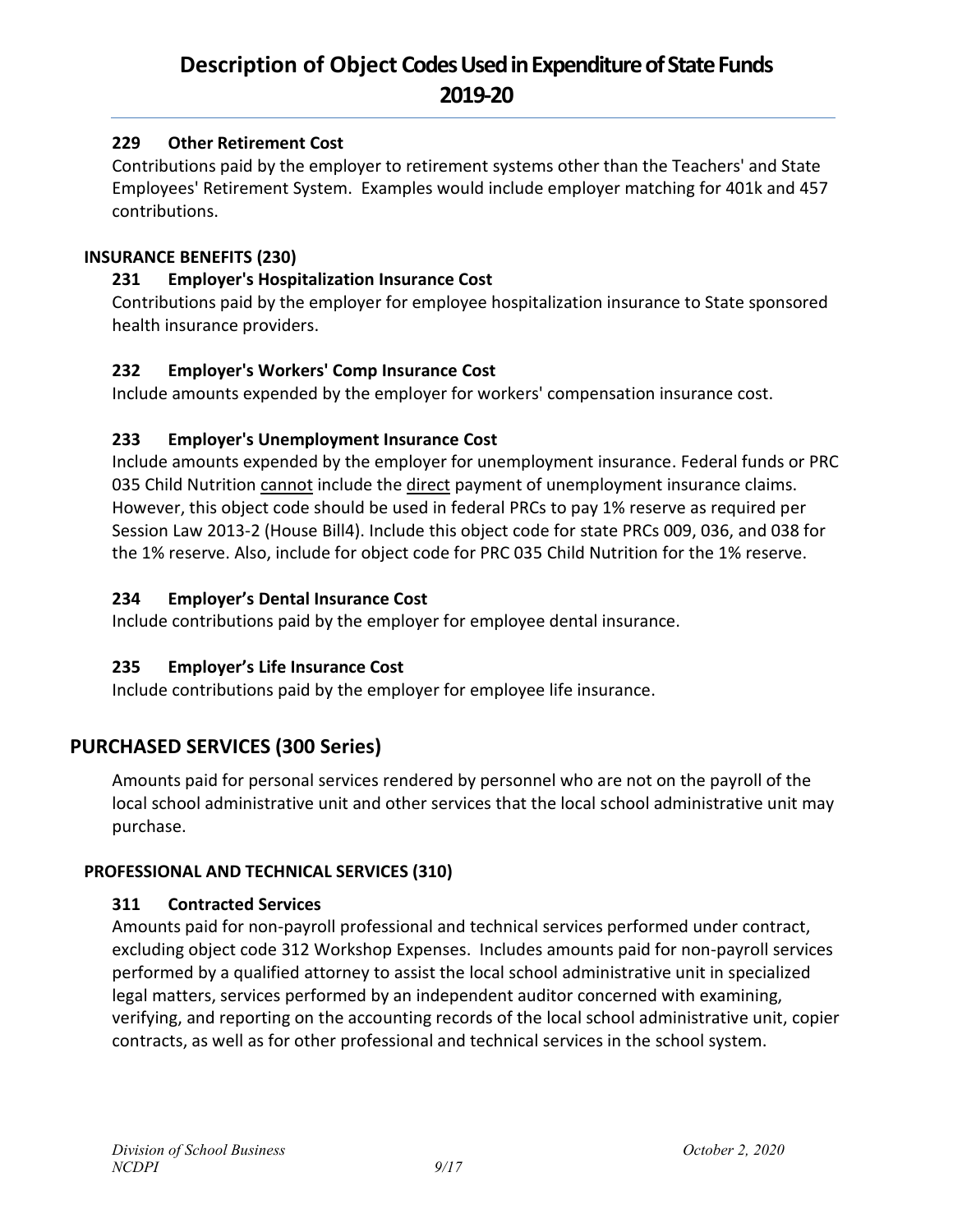## **312 Workshop Expenses**

Amounts paid for contracted services, supplies, and participant's travel costs for workshops and in-service seminars designed to enhance the quality of a program. Expenses include reimbursement to employees for mileage for workshops on personal vehicles equal to or less than the IRS allowable rate for business use.

## **313 Advertising Cost**

Expenditures for printed announcements in professional periodicals and newspapers, or announcement broadcast by radio and television networks. These expenditures include advertising for such purposes as recruitment, bond sales, and used equipment sales. Costs for professional fees for advertising or public relations services are not recorded here but are charged to object code **311** Contracted Services.

## **314 Printing and Binding Fees**

Expenditures for job printing and binding, usually according to specifications of the local school administrative unit. This includes the design and printing of forms and posters as well as printing and binding of local school administrative unit publications. Preprinted standard forms are not charged here, but are recorded under code 411 supplies and materials.

## **315 Reproduction Costs**

Code used by those units desiring to capture all copier costs under one code. Includes expenditures for equipment rental (Xerox, IBM copier, 3M copier, etc.) and all supplies needed to operate the machine (paper, toner, etc.) Units not desiring to capture all copier costs under one code should classify equipment rental to code 327, supply purchases to code 411, and copier contracts should be coded to 311.

## **316 Commercial Driver's License Medical Exam Expenses**

Amounts paid to certified medical examiners for medical exams necessary to maintain a commercial driver's license.

#### **317 Psychological Contract Services**

Amounts paid for costs of contracts for psychological services.

## **318 Speech and Language Contract Services**

Amounts paid for costs of contracts for speech and language services.

## **319 Other Professional/Technical Contract Services**

Amounts paid for other professional and technical services, which are not classified above. The description of the full account code should specify the type of service being purchased.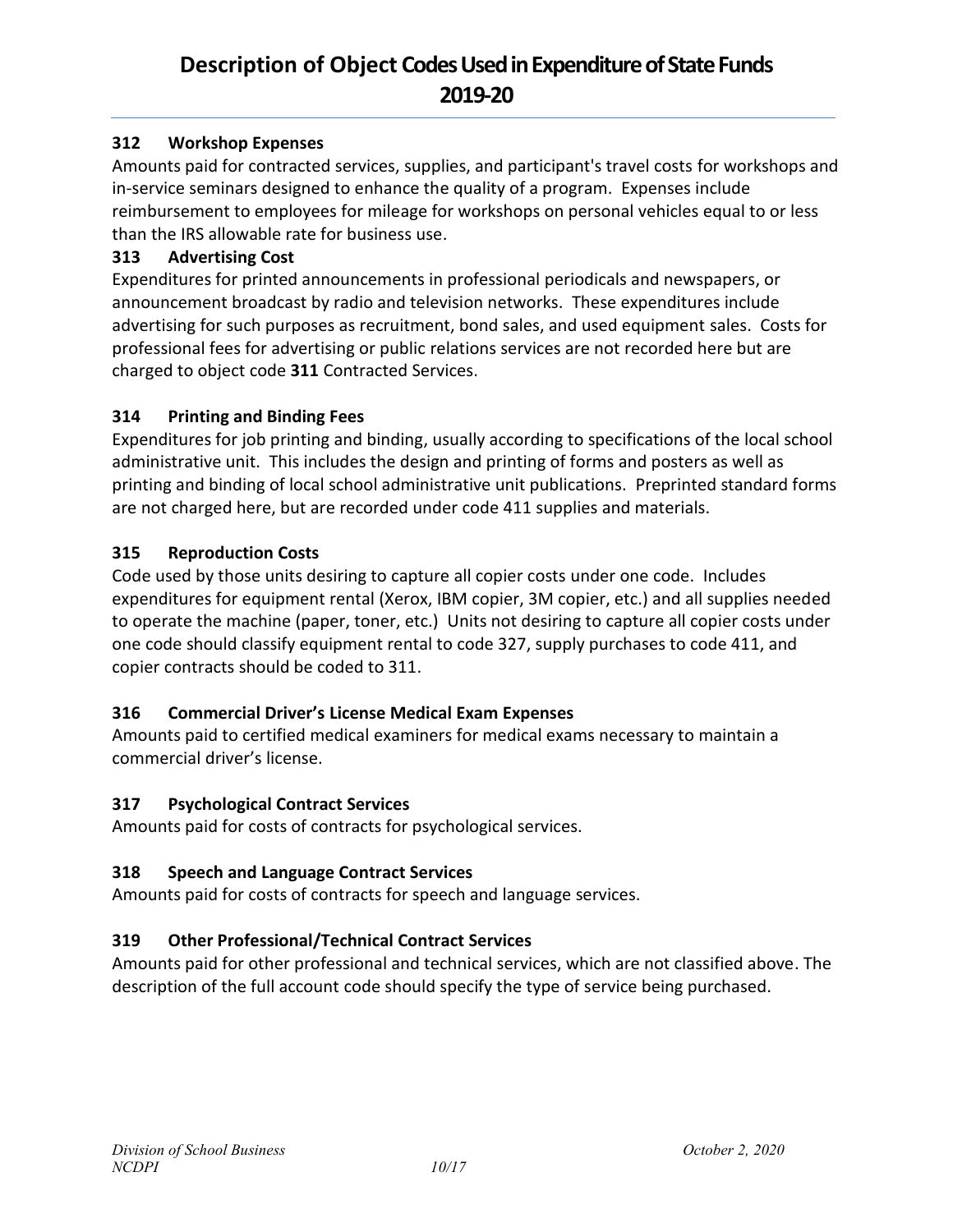#### **PROPERTY SERVICES (320)**

#### **321 Public Utilities - Electric Services**

Expenditures for electric services.

#### **322 Public Utilities - Natural Gas**

Expenditures for natural gas.

#### **323 Public Utilities – Water and Sewer**

Expenditures for water and sewage.

#### **324 Waste Management**

Expenditures for garbage collection and waste management services.

#### **325 Contracted Repairs and Maintenance – Land and Buildings**

Expenditures for building repairs and maintenance services not provided directly by local school administrative unit personnel. This includes contracts and agreements covering the upkeep of grounds and buildings. (Cost for new construction, renovating, and remodeling are not included here, but are considered 500 series Capital Outlay.)

#### **326 Contracted Repairs and Maintenance - Equipment**

Expenditures for leasing repairs and maintenance services not provided directly by local school administrative personnel. This includes maintenance contracts and agreements.

#### **327 Rentals/Leases**

Expenditures for leasing or renting land, buildings, vehicles, and equipment for both temporary and long-term use by the local school administrative unit.

#### **TRANSPORTATION SERVICES (330)**

#### **331 Pupil Transportation - Contracted**

Expenditures to agencies and persons, other than employees, for the purpose of transporting children to, from, or between schools. This includes reimbursement of transportation expenses to individuals who transport themselves or to parents who transport their own children.

#### **332 Travel Reimbursement**

Costs for transportation, meals, hotel, and other allowable expenses (which require documentation) associated with traveling on business (other than for workshops and in-service seminars, which are coded to 312) for the local school administrative unit. Also includes reimbursement to employees for mileage on personal vehicle equal to or less than the IRS allowable rate for business use. Includes employer paid relocation costs.

#### **333 Field Trips**

Expenditures for transportation and other costs related to field trips for students.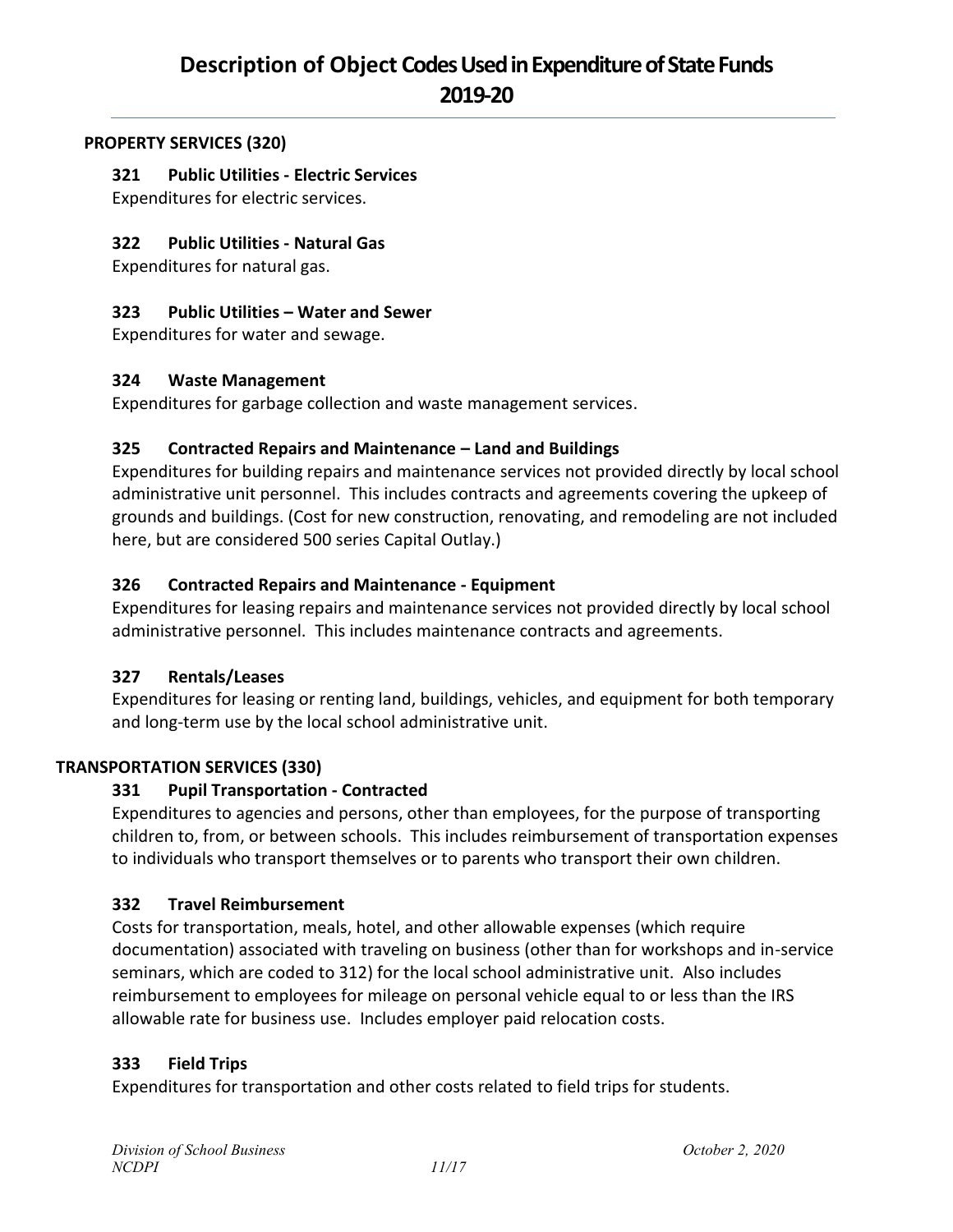#### **COMMUNICATIONS (340)**

#### **341 Telephone**

Amounts paid for land based telephone services.

#### **342 Postage**

Amounts paid for postage services.

#### **343 Telecommunications Services**

Amounts paid for telecommunication network services such as internet service providers.

#### **344 Mobile Communication Costs**

Amounts paid for cellular phone and pager services

#### **TUITION (350)**

#### **351 Tuition Reimbursements**

Expenditures to reimburse other educational agencies for services rendered to students residing within the legal boundaries of the paying local school administrative unit. Also includes stipends provided to students and costs associated with obtaining industry-recognized credentials and certifications.

#### **352 Employee Education Reimbursements**

Cost of reimbursing employees for approved educational expenditures for tuition payments and related expenses for training required by the employer.

#### **353 Certification/Licensing Fees**

Expenditures required to be made for employee certification and/or license fees.

#### **DUES AND FEES (360)**

#### **361 Membership Dues and Fees**

Expenditures or assessments for membership in professional or other organizations or associations or payments to a paying agent for services rendered.

#### **363 Assessments/Penalties**

Assessments and penalties paid to any regulatory agency, such as IRS and DPI. Includes toll road charges for driver's education.

#### **INSURANCE AND JUDGMENTS (370)**

#### **371 Liability Insurance**

Expenditures for insurance coverage of the local school administrative unit, or its officers and employees, and losses resulting from judgments awarded against the local school administrative unit except pupil transportation insurance. Also recorded here are any expenditures, other than judgments, made in lieu of liability insurance. Payments of judgments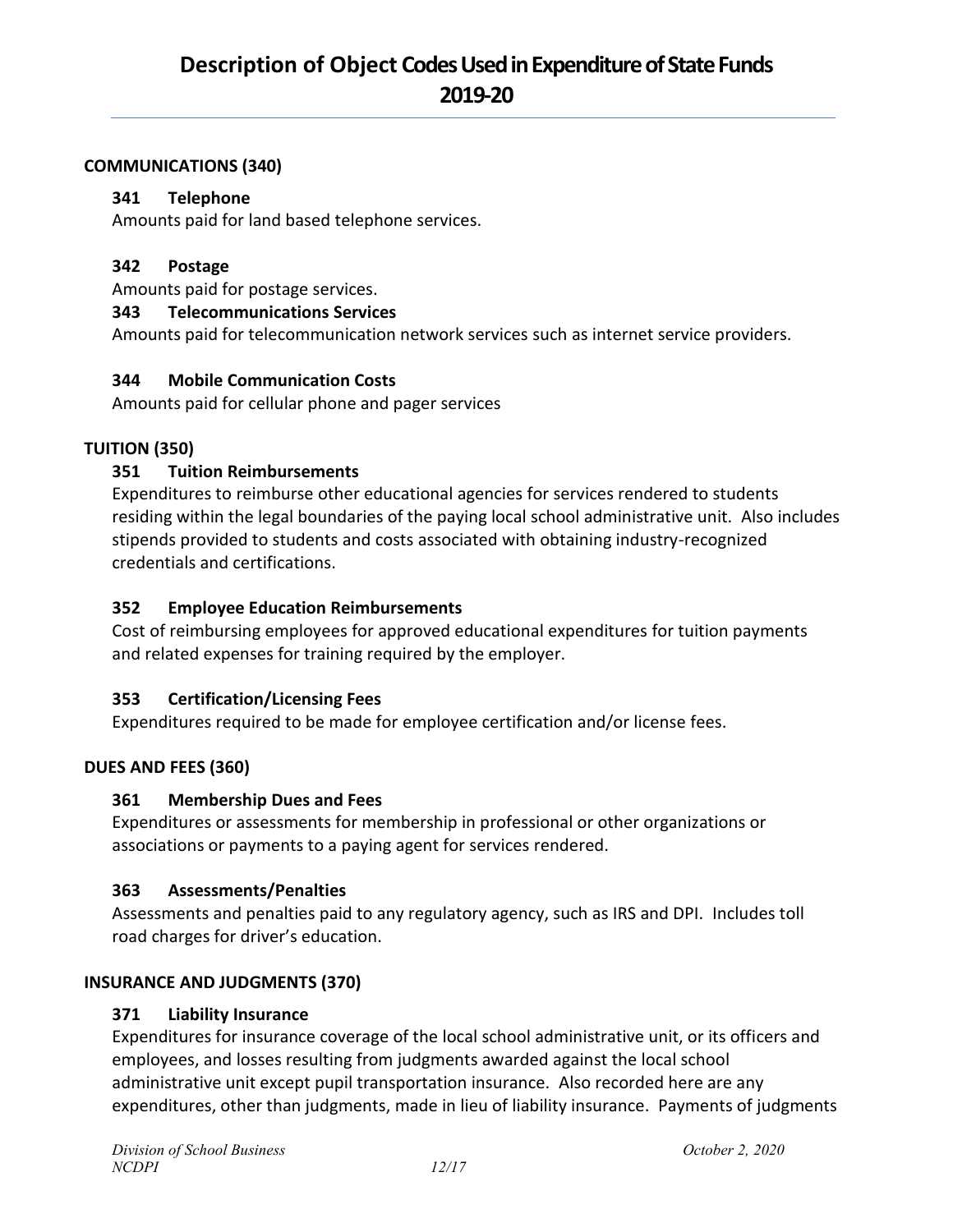awarded against the local school administrative unit and not covered by insurance are recorded under object code 374. Pupil transportation insurance is charged to object code 376.

## **372 Vehicle Liability Insurance**

Amounts expended for vehicle liability insurance premiums on all vehicles titled to the local school administrative unit.

## **373 Property Insurance**

Amounts expended for fire insurance premiums on buildings and contents owned by the local school administrative unit and other property insurance on any type property other than vehicles owned or leased by the local school administrative unit.

## **378 Scholastic Accident Insurance**

Amounts expended for pupil accident insurance premiums. Premiums paid by the student would not be included in this code.

## **379 Other Insurance and Judgments**

Expenditures for insurance premiums and judgments not classified above.

## **SUPPLIES AND MATERIALS (400 Series)**

A supply item is any article or material which meets any one or more of the following conditions: 1) it is consumed in use; 2) it loses its original shape or appearance with use; 3) it is expendable, that is, if the article is damaged or some of its parts are lost or worn out, it is usually more feasible to replace it with an entirely new unit rather than repair it (which is not true of equipment); 4) it is an inexpensive item, having characteristics of equipment, whose small unit cost makes it inadvisable to capitalize the item; and 5) it loses its identity through incorporation into a different or more complex unit or substance.

## **SCHOOL AND OFFICE SUPPLIES (410)**

## **411 Supplies and Materials**

All supplies, materials and workbooks used in the school system for instructional and noninstructional purposes. Examples of supplies: construction paper, crayons, pencils, pencil sharpeners, and other small unit cost equipment that meets the criteria for a supply item as outlined above. Examples of workbooks: map skills, handwriting, bookkeeping workbooks, etc. Includes amounts expended for supplies and materials other than instructional supplies. (Expendable tools used in the garage and School Food Service should be recorded here.) Includes amounts expended for periodicals and newspapers. A periodical is any publication appearing at regular intervals of less than a year and continuing for an indefinite period. Includes amounts expended for audiovisual supplies and materials in the local school administrative unit. Includes amounts expended for processing and cataloging books and materials in a school library. This would include kits and other supplies used for this purpose.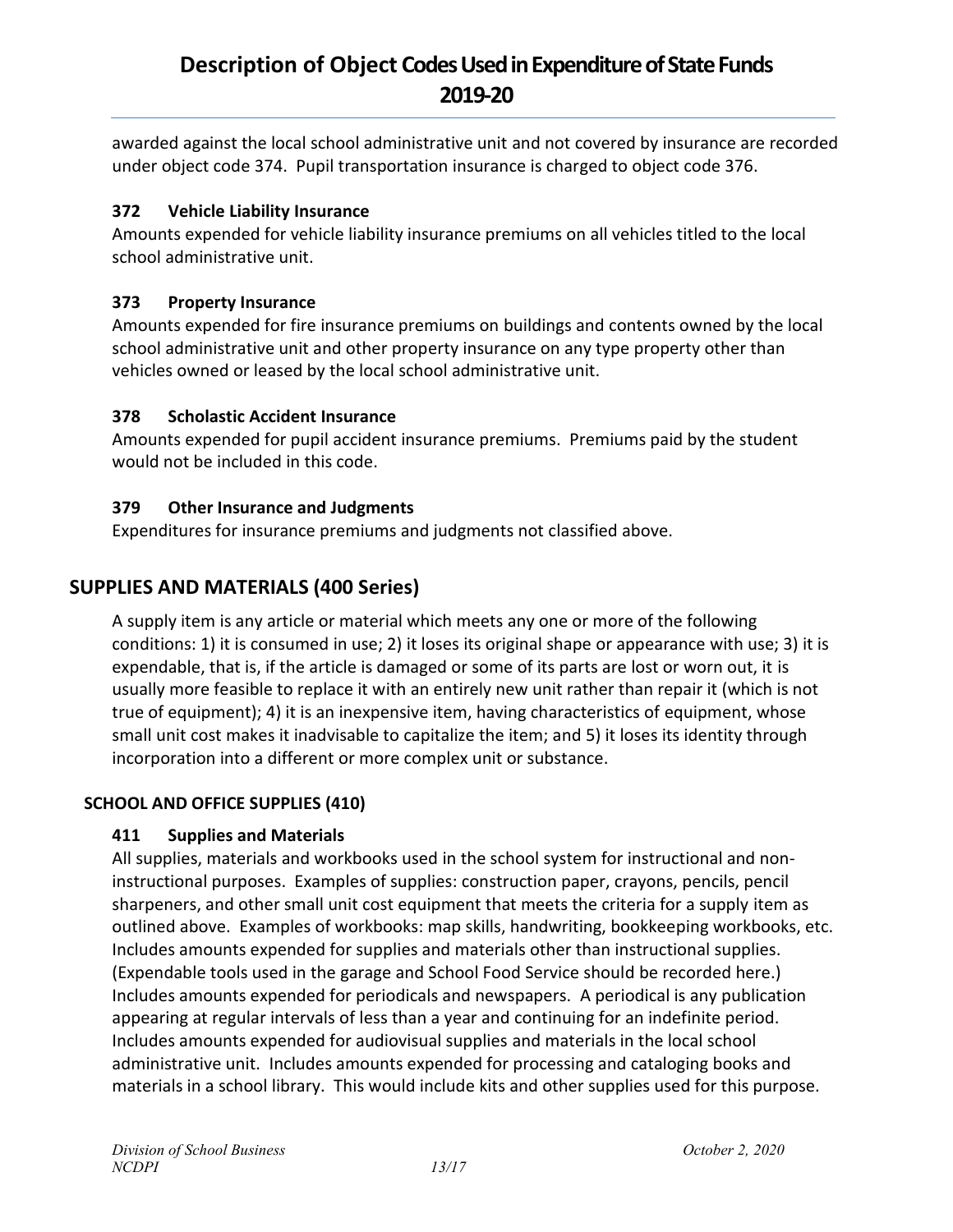Includes amount for subscriptions to internet based educational resources and for the purchase of online educational media/materials used for the instruction of pupils.

## **412 State Textbooks**

Amount of the State Textbook fund expended for prescribed textbooks purchased for pupils or group of pupils, and resold or furnished free to them.

## **413 Other Textbooks**

Amounts expended for other prescribed textbooks purchased for pupils or groups of pupils, and resold or furnished free to them, which are not classified above. This category includes the cost of textbook binding or repairs, as well as the new amount of textbooks, which are purchased to be resold or rented. This category also includes online textbooks.

## **414 Library Books (Regular and Replacement)**

Amounts expended for regular or incidental purchases of library books available for general use by students, including any reference books used solely in the classroom. Also recorded here are costs of binding or other repairs to school library books. The initial purchase of books for a new school library or any material accessions involving an expansion of the library are recorded in object code 561.

## **415 Community College/University Textbooks**

Amounts expended for prescribed Community College and University textbooks purchased for students.

## **418 Computer Software and Supplies**

Amounts expended for computer programs, disks, printing paper, ribbons, etc., and annual renewable license code and maintenance fees for computer software.

## **OPERATIONAL SUPPLIES (420)**

## **421 Fuel for Facilities**

Amounts expended for energy sources, except electricity and natural gas, used in the heating of buildings operated by the local school administrative unit.

## **422 Repair Parts, Materials, and Related Labor, Grease, and Anti-Freeze**

Amounts expended for repair parts, materials, grease, anti-freeze, and related labor in the repairing of equipment utilized for instructional and support functions, for maintenance of school property, and for maintenance of vehicles of the local school administrative unit.

## **423 Gas/Diesel Fuel**

Amounts expended for gas or diesel fuel for the operation of vehicles.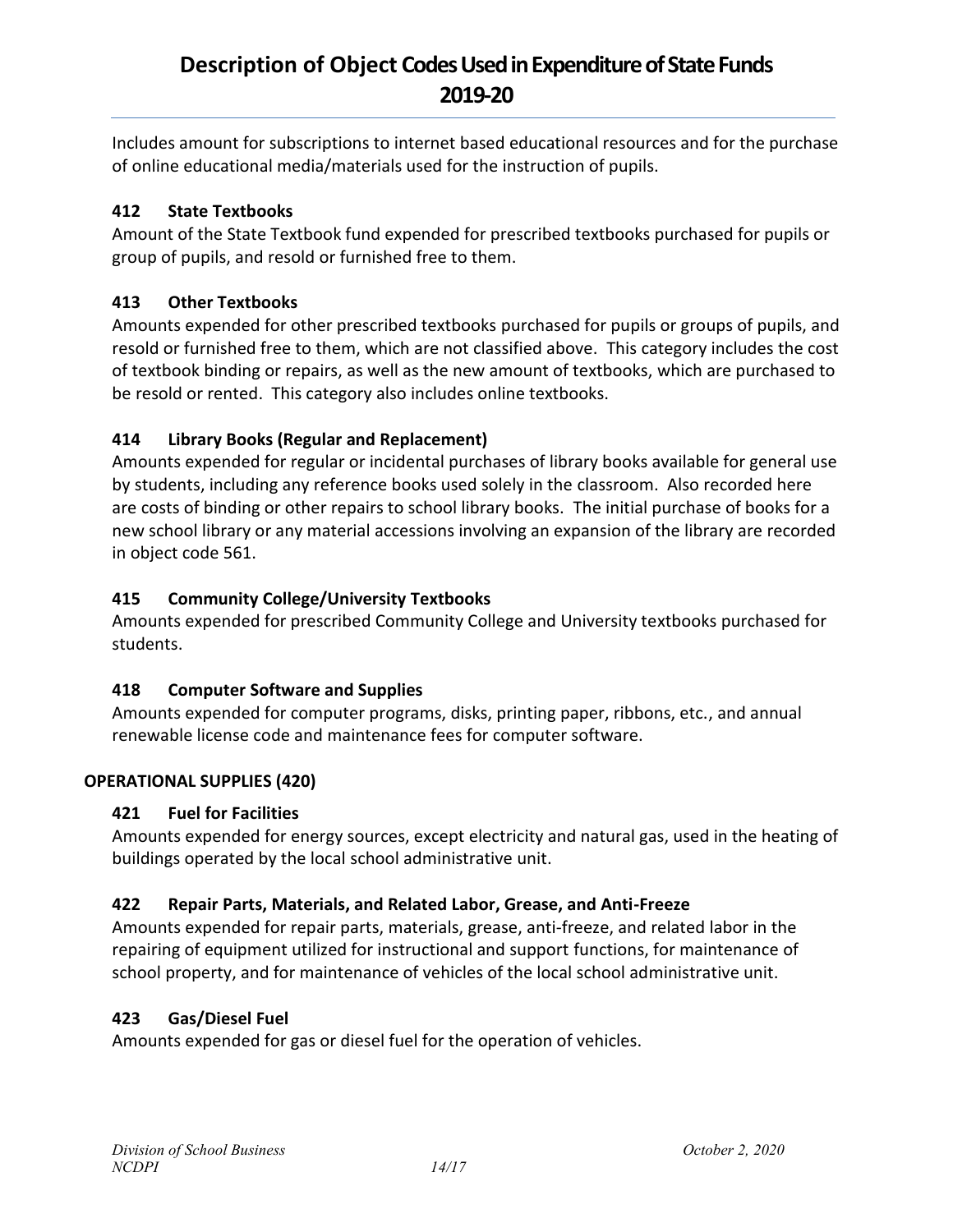## **424 Oil**

Amounts expended for oil for the operation of vehicles.

#### **425 Tires and Tubes**

Amounts expended for tires and tubes for the operation of vehicles.

#### **FOOD SUPPLIES (450)**

#### **451 Food Purchases**

Amounts expended for food purchased by the local school administrative unit.

#### **452 USDA Commodity Foods**

Record cost of USDA Commodity Foods as used from inventory.

#### **453 Food Processing Supplies**

Amounts for School Food Service food processing supplies and for other supplies not classified above.

#### **459 Other Food Purchases**

Amounts expended for other food purchases not classified above. Expenditures for local school board meetings should be charged here.

#### **NON-CAPITALIZED EQUIPMENT (460)**

#### **461 Furniture and Equipment - Inventoried**

Expenditures for the initial, additional and replacement costs of equipment for both instructional and support areas whose small unit cost and/or lease/purchase arrangement makes it inadvisable to capitalize the item. Non inventoried items, use object code 411.

#### **462 Computer Equipment - Inventoried**

Expenditures for computer hardware whose small unit cost and/or lease/purchase arrangement makes it inadvisable to capitalize the item. Non inventoried items, use 411.

#### **SALES AND USE TAX (470)**

#### **471 Sales and Use Tax Expense**

Amount of sales and use tax if not already included in the primary expenditure's object code.

#### **472 Sales and Use Tax Refund (Contra-expenditure)**

Amount of sales and use tax refunds received from the NC Department of Revenue.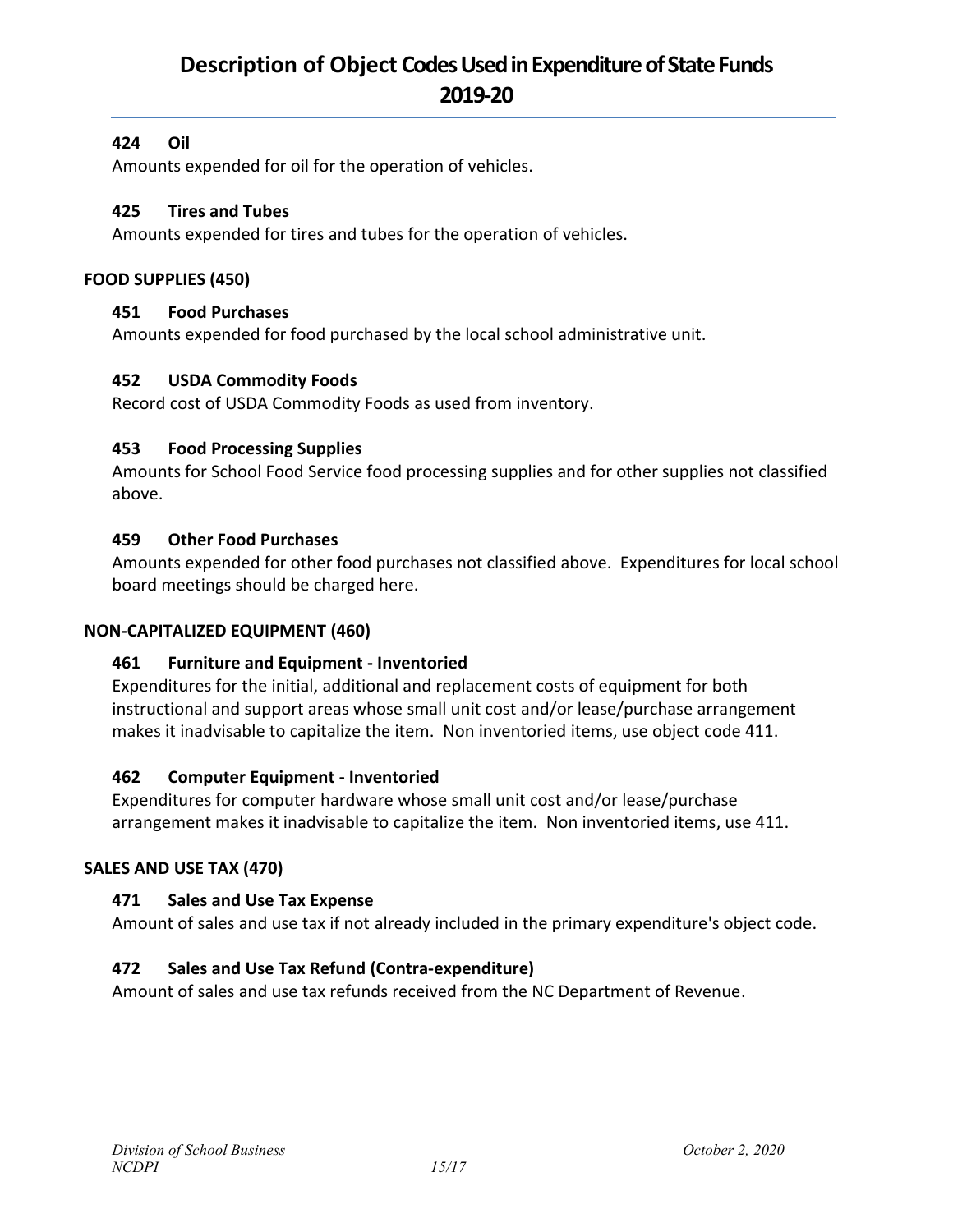## **CAPITAL OUTLAY (500 series)**

Expenditures for the acquisition of fixed assets or additions to fixed assets. These are expenditures for land or existing buildings, improvement of grounds, construction of buildings, additions to buildings, remodeling of buildings, initial equipment, additional equipment, and replacement of equipment.

#### **522 General Contract**

Include expenditures made to a general contractor for the construction of a new building and the remodeling or renovation of an existing building.

## **529 Miscellaneous Contracts and Other Charges**

Include expenditures made for other contracts for the construction of a new building and the remodeling or renovation of an existing building.

## **532 Improvements to Existing Sites**

Include amounts expended for improvements to grounds of existing sites, such as grading, landscaping, streets, curbs, drains, seeding, and planting of shrubs and trees; constructing new sidewalks, roadways, retaining walls, sewer and storm drains; installing hydrants; initial surfacing and soil treatment of athletic fields and tennis courts; etc.

#### **EQUIPMENT (540)**

## **541 Purchase of Furniture and Equipment - Capitalized**

Expenditures for the initial, additional, and replacement items of capitalized equipment such as furniture and machinery; including lease/purchase, for both instructional and support areas.

## **542 Purchase of Computer Hardware - Capitalized**

Expenditures for the initial, additional, and replacement items of capitalized computer hardware such as microcomputers, printers, file servers, and other equipment required for infrastructure/connectivity, etc.; including lease/purchases.

#### **VEHICLES (550)**

## **551 Purchase of Vehicles**

Expenditures for the purchase of cars, trucks, and buses; including lease/purchases. Includes driver education vehicles.

#### **552 License and Title Fees**

Expenditures for the State Department of Motor Vehicles license fees, title fees, and safety inspection fee.